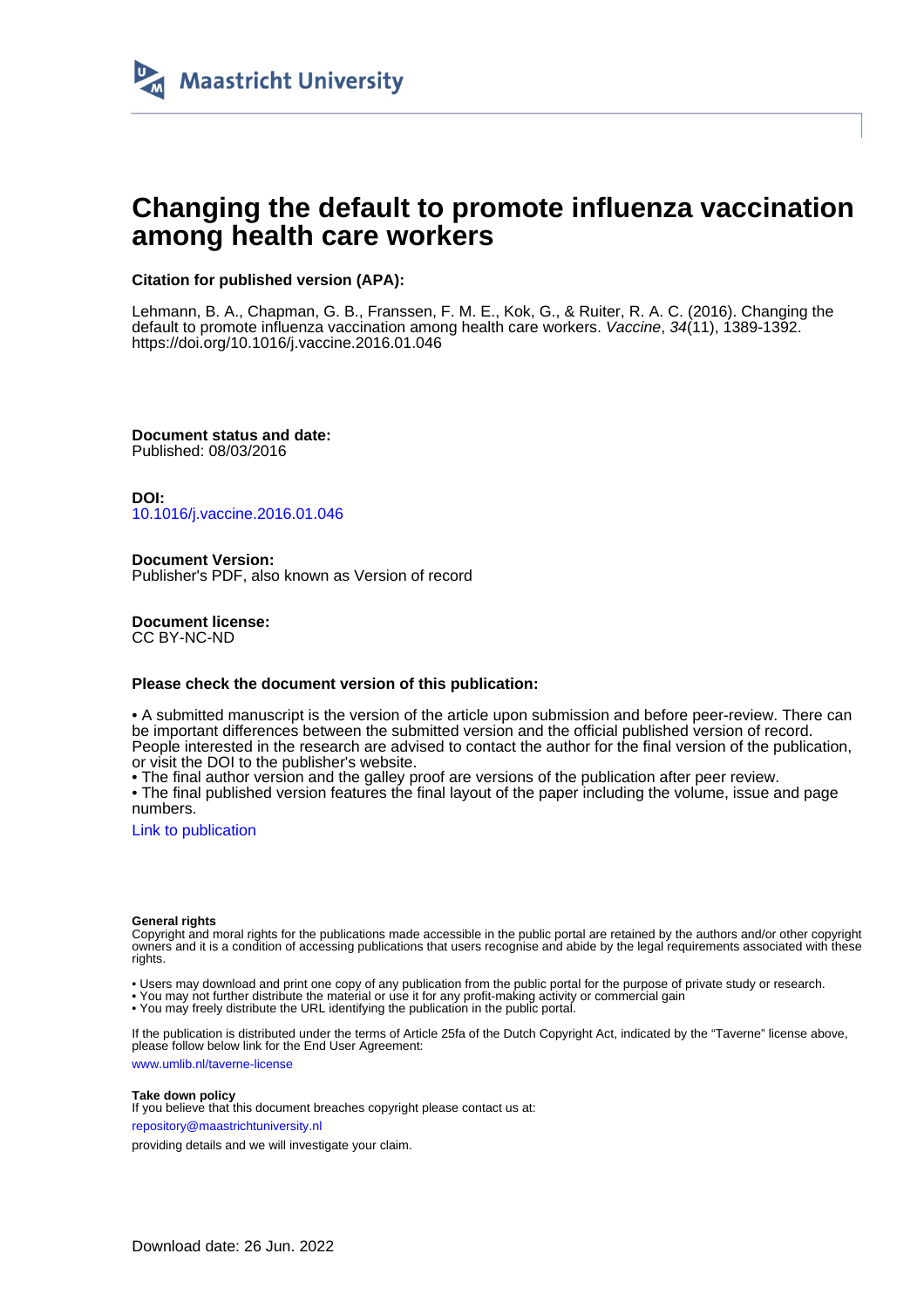Contents lists available at [ScienceDirect](http://www.sciencedirect.com/science/journal/0264410X)

# Vaccine

iournal homepage: [www.elsevier.com/locate/vaccine](http://www.elsevier.com/locate/vaccine)

# Changing the default to promote influenza vaccination among health care workers

Birthe A Lehmann<sup>a,∗</sup>, Gretchen B Chapman<sup>b</sup>, Frits ME Franssen<sup>c</sup>, Gerjo Kok<sup>d</sup>, Robert AC Ruiter<sup>d</sup>

a Center for Infectious Disease Control, Epidemiology and Surveillance, National Institute for Public Health and the Environment (RIVM), PO Box 1, Bilthoven, BA 3720, The Netherlands

<sup>b</sup> Department of Psychology, Rutgers University, 152 Frelinghuysen Road, Piscataway, NJ 08854-8020, USA

<sup>c</sup> CIRO+, Centre of Expertise for Chronic Organ Failure, Hornerheide 1, Horn, NM 6085, The Netherlands

<sup>d</sup> Department of Work & Social Psychology, Faculty of Psychology and Neuroscience, Maastricht University, PO Box 616, Maastricht, MD 6200, The Netherlands

#### A R T I C L E I N F O

Article history: Received 1 September 2015 Received in revised form 15 January 2016 Accepted 20 January 2016 Available online 3 February 2016

Keywords: Influenza Vaccination Intervention Health care workers Default

#### a b s t r a c t

Background: The prevention of health care acquired infections is an important objective for patient safety and infection control in all health care settings. Influenza vaccination uptake among health care workers (HCWs) is the most effective method to prevent transmission to patients, but vaccination coverage rates are low among HCWs. Several educational campaigns have been developed to increase the influenza vaccination coverage rates of HCWs, but showed only small effects. The aim of this study was to test an opt-out strategy in promoting uptake among HCWs in a tertiary care center for patients with complex chronic organ failure.

*Methods:* HCWs were randomly assigned to one of two conditions. In the opt-out condition  $(N=61)$ , participants received an e-mail with a pre-scheduled appointment for influenza vaccination, which could be changed or canceled. In the opt-in condition  $(N=61)$ , participants received an e-mail explaining that they had to schedule an appointment if they wanted to get vaccinated.

Results: The findings show no statistically detectable effect of condition on being vaccinated against influenza. However, HCWs in the opt-out condition were more likely to have an appointment for influenza vaccination, which in turn increased the probability of getting vaccinated.

Conclusion: To change the default to promote influenza vaccination among HCWs might be an easy and cost-effective alternative to the complex vaccination campaigns that have been proposed in recent years. © 2016 The Authors. Published by Elsevier Ltd. This is an open access article under the CC BY-NC-ND

license [\(http://creativecommons.org/licenses/by-nc-nd/4.0/](http://creativecommons.org/licenses/by-nc-nd/4.0/)).

### **1. Introduction**

The prevention of health care acquired or nosocomial infections is an important objective for patient safety and infection control in all healthcare settings [\[1\].](#page-4-0) Several studies reported on the incidence of influenza infections leading to nosocomial outbreaks with negative consequences for patients and the healthcare organization [\[2–6\].](#page-4-0) A review including 12 nosocomial outbreaks in healthcare settings reported an infection prevalence of up to 50% among patients on the epidemic ward [\[3\].](#page-4-0) Sartor and colleagues [\[6\]](#page-4-0) found

∗ Corresponding author. Tel.: +31 30 274 4768.

E-mail addresses: [birthe.lehmann@rivm.nl](mailto:birthe.lehmann@rivm.nl) (B.A. Lehmann),

[gretchen.chapman@rutgers.edu](mailto:gretchen.chapman@rutgers.edu) (G.B. Chapman), [fritsfranssen@ciro-horn.nl](mailto:fritsfranssen@ciro-horn.nl) (F.M. Franssen), [g.kok@maastrichtuniversity.nl](mailto:g.kok@maastrichtuniversity.nl) (G. Kok), [r.ruiter@maastrichtuniversity.nl](mailto:r.ruiter@maastrichtuniversity.nl) (R.A. Ruiter).

that 41% of patients and 23% of healthcare workers (HCWs) contracted influenza on an internal medicine ward during an outbreak, which resulted in additional morbidity, as well as considerable interferences with and delay of healthcare services.

Nosocomial outbreaks are especially problematic for immunosuppressed patients, including those with underlying chronic diseases leading to increased morbidity, mortality and associated costs [\[7–9\].](#page-4-0) In particular, patients with chronic obstructive pulmonary disease (COPD) have been shown to suffer from a 15% to 50% acute exacerbation following a respiratory infection [\[9\].](#page-4-0) Patients get infected with influenza through relatives, other patients, or HCWs. It is estimated that 20% of HCWs get infected with influenza annually [\[10\].](#page-4-0) Many of them continue working and thereby promote the spread of influenza  $[11]$ . Vaccination against influenza is the most effective method to prevent nosocomial transmission  $[12,13]$ , and studies showed that vaccination helps to reduce influenza-related diseases and mortality among

[http://dx.doi.org/10.1016/j.vaccine.2016.01.046](dx.doi.org/10.1016/j.vaccine.2016.01.046)





CrossMark

<sup>0264-410</sup>X/© 2016 The Authors. Published by Elsevier Ltd. This is an open access article under the CC BY-NC-ND license ([http://creativecommons.org/licenses/by-nc-nd/](http://creativecommons.org/licenses/by-nc-nd/4.0/) [4.0/](http://creativecommons.org/licenses/by-nc-nd/4.0/)).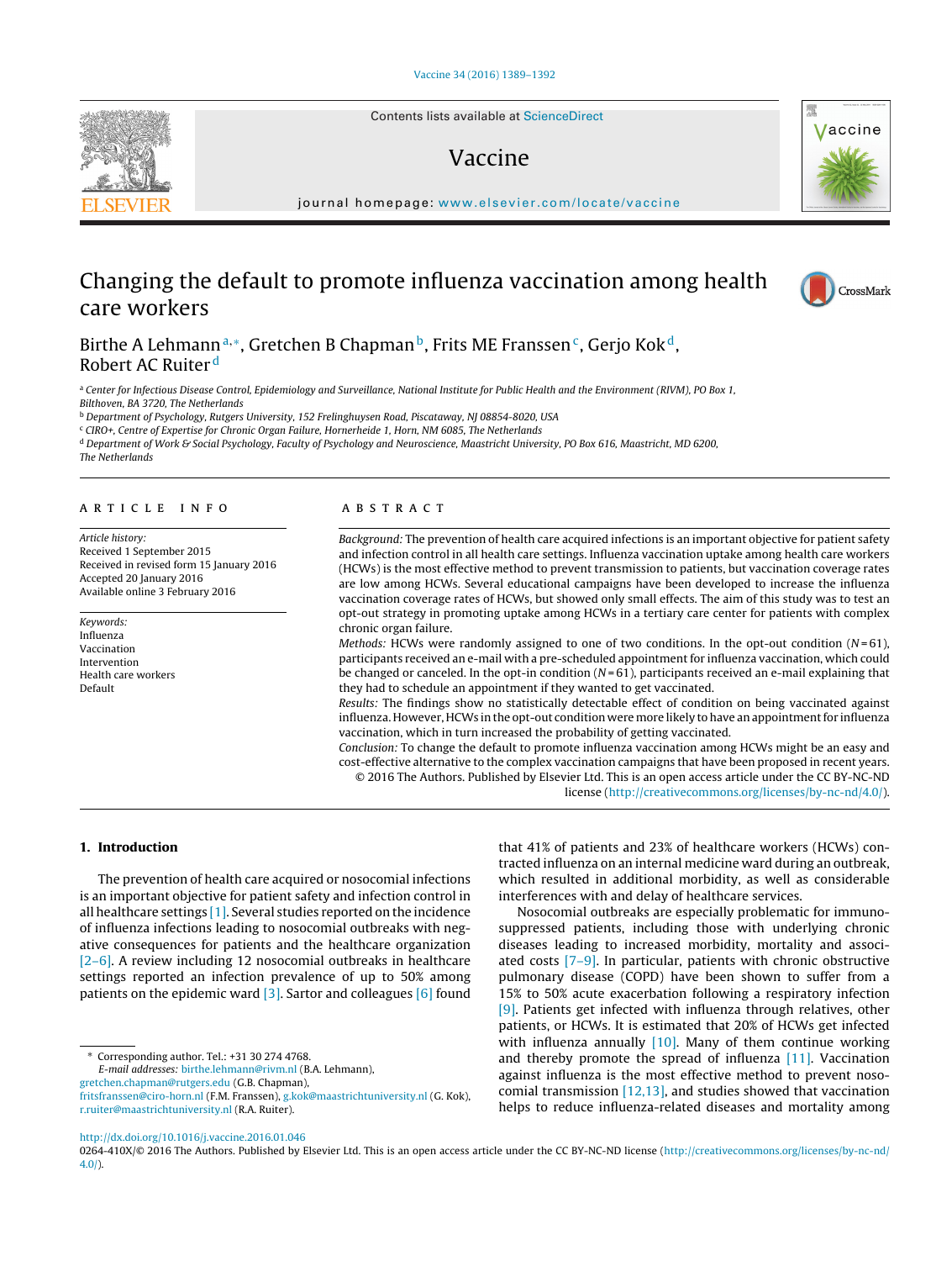patients with chronic lung diseases [\[14\].](#page-4-0) A Dutch study executed in University hospitals showed that an increase of 10.8% in the vaccination uptake of HCWs through means of a multi-faceted program resulted in approximately 6% fewer patients with nosocomial influenza and/or pneumonia compared with control hospitals [\[15\].](#page-4-0) In addition, studies clearly indicated that vaccinating HCWs is costeffective [\[6,16,17\].](#page-4-0)

Despite all evidence for the effectiveness of vaccination in the prevention of nosocomial infections, vaccination coverage rates among European HCWs are low. A study by Blank, Schwenkglenks, and Szucs [\[18\]](#page-4-0) in 11 European countries reported vaccination rates of between 6.4% and 26.3% among HCWs. Attitude is an important determinant predicting HCWs' intention to get vaccinated against influenza [\[19,20\].](#page-4-0) The common sense strategy to change attitudes is to give people factual information and good arguments for the desired health behavior (i.e., getting vaccinated against influenza). In accordance, proposed theoretical methods to change attitudes and underlying beliefs are oftentimes educational in nature [\[21\].](#page-4-0) However, an increasing number of studies conclude that information alone cannot achieve behavior change [\[22\].](#page-4-0) Nevertheless, several educational campaigns have been developed to increase the influenza vaccination coverage rates of HCWs [\[15,23–25\],](#page-4-0) but showed only small effects. Consequently, there seems to be a need for a radically different approach to change vaccination behavior.

An approach that has shown to be effective in influencing behavior is nudging [\[26\].](#page-4-0) Nudges are small and simple changes in the environment that push decision makers in the right direction without restricting their choice autonomy. One such nudge that has shown to be able to promote health behavior is the default effect [\[26,27\].](#page-4-0) Decision makers show the tendency of sticking with a default option, the option that comes into effect if the decision maker does not actively decide against it. A study by Chapman, Li, Colby, and Yoon  $[28]$  manipulated the default by sending email appointments for annual influenza vaccination to University staff. Employees in the opt-out condition had an appointment by default and had to actively cancel it if they did not want to have an appointment (or they could ignore the appointment, which most did). Employees in the opt-in condition did not have an appointment and had to actively make an appointment if they wanted to have an appointment for vaccination (or they could be vaccinated as walk-ins). A 12% absolute increase in vaccination rate was found in favor of the opt-out condition. In addition, it was found that appointment status mediated the relationship between condition and getting vaccinated.

Because HCWs are an important source of nosocomial infections in vulnerable patient groups, and previous educational interventions have failed or only reached small effects, this replication study tested the use of the default strategy to increase the influenza vaccination uptake of HCWs in a Dutch expert center for patients with chronic organ failure using a randomized experimental design. It was hypothesized that appointment status mediates the relationship between condition and getting vaccinated, like it did in the study of Chapman and colleagues [\[28\].](#page-4-0)

# **2. Methods**

### 2.1. Setting, participants, design and procedure

CIRO+ is a center of expertise for the diagnosis and treatment of patients with complex chronic organ failure, in particular obstructive pulmonary diseases (i.e., COPD and asthma) and chronic heart failure. It is located in the south of the Netherlands. The center employs 122 people, including (chest) physicians (approximately 6%), nursing staff (33%), psychotherapists and social workers (5%), ergo-therapists (3%), physiotherapists (14%), laboratory

workers (18%), biomechanical engineers (4%), dieticians (11%), and researchers (6%). Most employees have patient contact. The annual procedure for influenza vaccination of HCWs in the center is as follows: The chest physician sends an e-mail to all employees that free vaccination is available at one day mid-October and if they want to get vaccinated they have to respond to the e-mail. Depending on the number of employees who respond, the center buys vaccines and the employees are vaccinated as walk-ins by a nurse at the day specified in the e-mail.

In the beginning of October 2014, CIRO+ employees were invited to attend a presentation, outlining the available evidence regarding the effectiveness of influenza vaccination in protecting patients, during one of their regular educational seminars. In mid-October, all 122 employees at CIRO+ were randomly assigned to one of two conditions in a one-factorial between-subjects design (email invitation: opt-in vs. opt-out). Randomization was done by the first author, who listed employees alphabetically by their last name and split the sample in half. Employees were blind to group assignment, as were the nurses administering the vaccination. Those in the opt-out condition received an e-mail from the responsible chest physician (FMEF) explaining that they had been scheduled for the annual influenza vaccination, with the day, time, and location provided. Vaccinations free of charge were given on two different days of the week. Hyperlinks in the e-mail allowed participants to change or cancel the appointment day and/or time. For those in the opt-in condition, the e-mail explained that there were two days on which free influenza vaccinations were available and they had to schedule an appointment by responding to the chest physician via e-mail if they wanted to get vaccinated, which resembled the annual procedure at this center. In the week of the vaccinations, all opt-out participants that had changed or did not cancel their appointment were sent a reminder. Opt-in participants were not sent a reminder.

#### 2.2. Data analysis

Pearson Chi-Square analysis was conducted with SPSS 21.0 to test for a difference in influenza vaccination uptake between the opt-in and the opt-out condition. Mplus 7 was used to test for mediation of appointment status. The bias corrected and accelerated (BCa) confidence intervals were set at .95 with 5000 resamples.

# **3. Results**

The study sample consisted of 122 CIRO+ employees, of which 97 (79.5%) were female. Of the 61 participants that were randomly assigned to the opt-in condition, 12 scheduled an appointment, of which 8 got vaccinated, while 49 participants did not make an appointment, of which 2 got vaccinated. In the opt-out condition, 37 of the 61 participants cancelled their appointment. Of the 24 participants that did not cancel their appointment, 19 retained their original appointment of whom 12 got vaccinated and 7 did not. The appointment was changed to a different time and/or day by 5 participants; all 5 received the vaccination (see Table 1).

In the opt-in condition, 10 of 61 participants (16.4%) were vaccinated against influenza, compared with 17 of 61 participants (27.9%) in the opt-out condition, an 11.5% absolute difference [95%

| <b>Table 1</b> |  |  |  |  |
|----------------|--|--|--|--|
|                |  |  |  |  |

Overview of HCWs' behavior in the two conditions and vaccination uptake.

|             | Opt-in                     | Opt-out            |
|-------------|----------------------------|--------------------|
| Assigned    | 61                         | 61                 |
| Appointment | 12                         | 24 (5 rescheduled) |
| Vaccinated  | 10 (2 without appointment) | 17                 |
| %           | 16.4                       | 279                |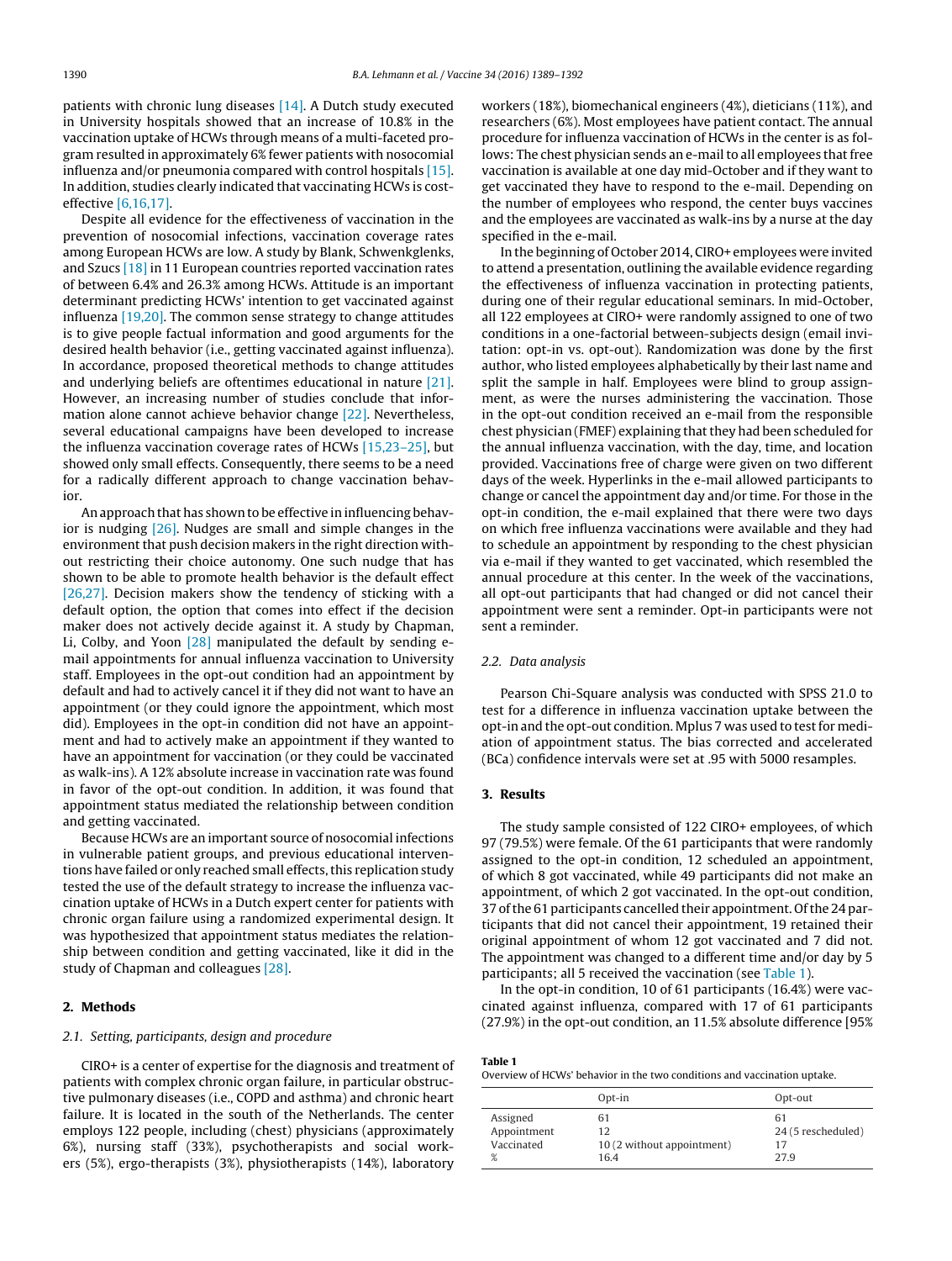

**Fig. 1.** Logistic regression coefficients (SE) for the relationship between condition (opt-out vs. opt-in) and influenza vaccination (yes vs. no) as mediated by appointment status (yes vs. no).  $\dot{p}$  < .05;  $\dot{p}$  < .01

CI, 3.3–25.8%]. Despite the non-significance of this difference ( $\chi^2(1,$  $N = 122$ ) = 2.33,  $p = .13$ ), mediation analysis revealed that there is a meaningful indirect effect of appointment status (canceled vs. made/kept) on the relationship between condition (opt-in vs. optout) and flu shot (yes vs. no) ( $b = 0.553$ , BCa 95% CI [.107;1.043]; see Fig. 1). In the opt-in condition, 12 of the 61 staff members had an appointment, compared with 24 of the 61 staff members in the opt-out condition. Of the 36 staff members with an appointment, 25 got vaccinated, while only 2 of the 86 staff members without an appointment got vaccinated. The fact that zero falls outside the bootstrapped interval of the total effect indicates a significant mediation of the effect of opt-out vs. opt-in on vaccination rate through appointment status.

## **4. Discussion**

This study tested whether a default manipulation increases the influenza vaccination uptake rate among HCWs. We did not find a significant increase of the likelihood of the opt-out condition on the probability to get vaccinated. Following the study of Chapman and colleagues [\[28\],](#page-4-0) we hypothesized that there might be an indirect effect of appointment status on the relationship between condition and getting vaccinated. Contrary to what Baron and Kenny [\[29\]](#page-4-0) originally proposed, MacKinnon and colleagues [\[30\]](#page-4-0) acknowledged that there can be mediation in the absence of an effect of the independent variable on the dependent variable, as long as there is a significant relationship between the independent variable and the mediator, as well as a significant relationship between the mediator and the dependent variable. Thus, in comparison to the Baron and Kenny approach, the condition that the independent variable has to have a total effect on the dependent variable was removed. We hypothesized that HCWs with a neutral and with a positive attitude toward influenza vaccination will benefit most from the default effect. Since a large group of HCWs could be expected to have a negative attitude toward influenza vaccination, it was not surprising that condition did not show a total effect on getting vaccinated. However, similar to Chapman and colleagues, we found that the effect of the opt-out intervention was mediated by the appointment status of participants. Participants in the opt-out condition were more likely to have a vaccination appointment than participants in the opt-in condition, which increased the probability of getting vaccinated [\[28\].](#page-4-0) That is, being in the opt-out condition increased the likelihood of having an appointment for influenza vaccination, which in turn increased the probability of getting vaccinated. HCWs who retained their appointment for vaccination were most likely the ones who already held a neutral or a positive attitude toward influenza vaccination.

Given the low vaccination uptake of HCWs and small effects of voluntary vaccination programs, it can be argued that mandatory approaches are necessary to ensure patient safety. In the US vaccination coverage rates of 98% and higher are being achieved

through mandatory vaccination programs [\[31\].](#page-4-0) However, while it becomes more common for US health care settings to employ such mandates, most European health care settings are more concerned with the violation of civil liberties and the individual right to refuse medical treatment [\[32,33\].](#page-4-0) Implementation of mandatory vaccination programs are highly unlikely in most European countries, which is probably why nudging approaches get more attention in recent years. Halpern, Ubel, and Asch [\[34\]](#page-4-0) have suggested that default options might help in improving healthcare. Especially in the domain of organ donation, changing the default option has been shown to be effective. The number of registered organ donors is considerably larger in countries where people must opt-out from being registered if they do not wish to donate than in countries where people actively have to opt-in to be registered if they wish to donate [35]. Halpern and colleagues [\[34\]](#page-4-0) suggested that the effect of the default procedure can be expected to be largest when people have a neutral attitude toward a health behavior and when it is not too easy to opt-out. Without strong preferences that guide a decision, people may be more likely to not act and to accept the default as the recommended behavior. Our previous studies suggest that on the continuum of preferences to get vaccinated, many HCWs have a clear preference, both in favor or against influenza vaccination [\[19,20\],](#page-4-0) which is likely to interfere with the default effect in this health domain. HCWs who are in favor of vaccination and those that did not form a clear preference are the ones who should benefit most from the strategy. In addition, findings of previous studies had suggested that HCWs might build up more resistance against vaccination when their autonomy to choose is taken away [\[36\].](#page-4-0) This is why we chose to make it fairly easy for them to optout by simply following a link in the invitation email and choosing the option to cancel the appointment. Even though this seemed necessary, it might additionally explain why the effects were not significant in our study. A possible implication of this for future attempts at increasing the vaccination uptake with the default procedure may be to make it a bit more difficult for HCWs to opt-out, for example by working with declination statements. Declination statements are written explanations of why someone chose to not get vaccinated and have been successfully used in the context of influenza vaccination among HCWs in the US [\[37\].](#page-4-0) However, it has to be noted that this approach could in turn lead to more resistance by HCWs, because it might threaten their autonomy more than the default procedure alone.

Moreover, Li and Chapman [\[26\]](#page-4-0) proposed that the default procedure must be easily enforceable, which is the case for having an appointment, but when HCWs choose to not opt-out, they still have to remember their appointment, make time for it, and go to the vaccination location, which is not enforceable. Nevertheless, it is surprising that this relatively effortless and low-priced nudging strategy can show a difference in uptake that is comparable with the difference in uptake achieved by complex, multi-faceted campaigns to increase influenza vaccination uptake among HCWs [\[15,25\].](#page-4-0)

A major strength of this study is the randomized experimental design that allowed for comparison of the two conditions while keeping the environment the same. However, the intervention location had the disadvantage of a modest sample size  $(N = 122)$ , which might have led to a too small power to detect an effect of condition on vaccination uptake. A post hoc power analysis with the program GPower [\[38\]](#page-4-0) revealed a 0.28 power to detect a 12% absolute difference in vaccination uptake between the two groups, when  $N = 61$  per condition. Based on past research it can be expected that HCWs might be less responsive to the default effect than University staff, because of their pre-existing preferences with regard to influenza vaccination. This might further explain why we did not find a significant effect, in contrast to Chapman and colleagues [\[28\].](#page-4-0) Moreover, due to anonymity and confidentiality reasons, we